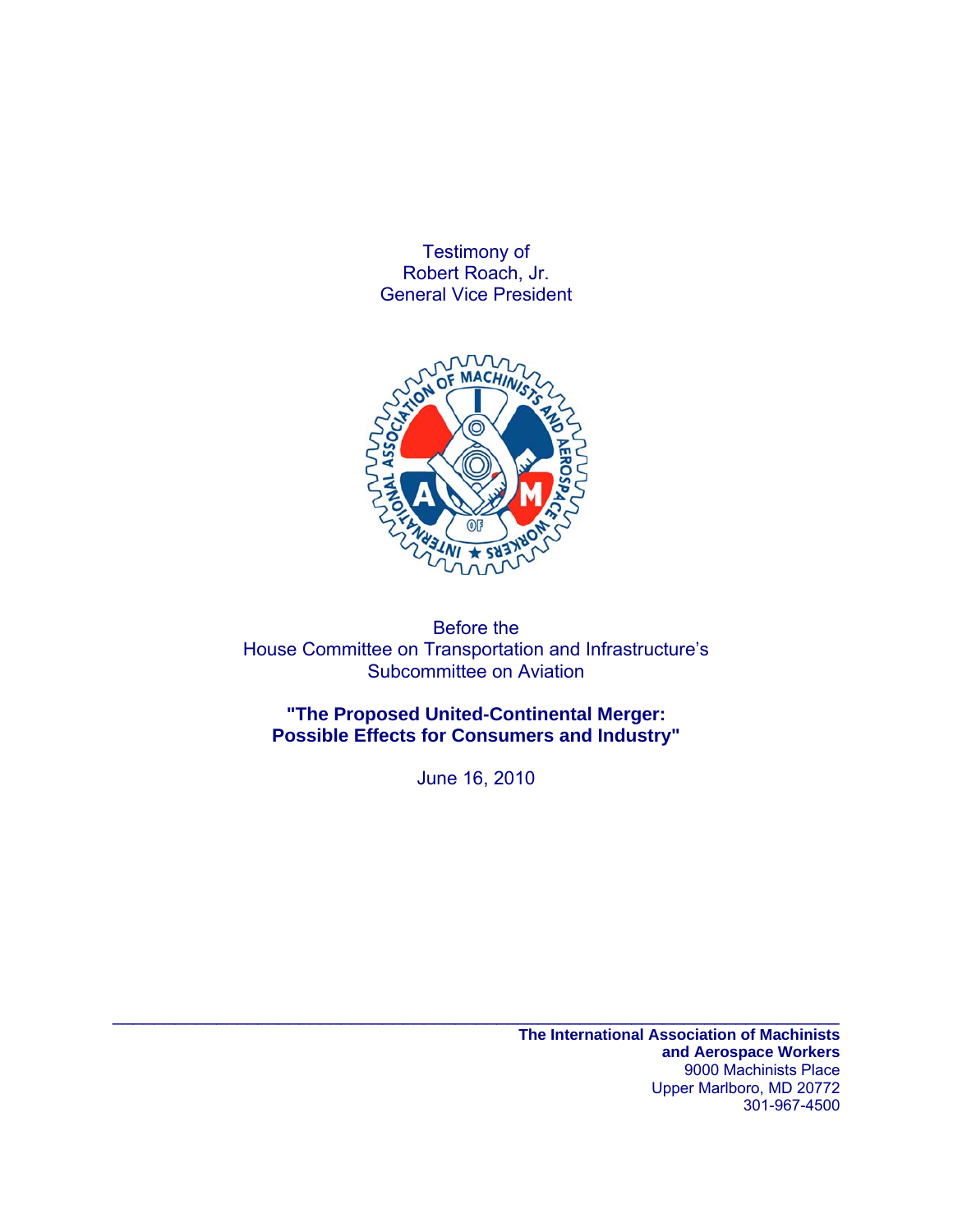## **Testimony of General Vice President Robert Roach, Jr. International Association of Machinists and Aerospace Workers Before the House Committee on Transportation and Infrastructure's Subcommittee on Aviation**

# **"The Proposed United-Continental Merger: Possible Effects for Consumers and Industry" June 16, 2010**

Thank you, Chairman Oberstar, Subcommittee Chairman Costello, Ranking Member Mica and members of this Committee for the opportunity to speak to you today. My name is Robert Roach, Jr., General Vice President of the International Association of Machinists and Aerospace Workers (IAM), the largest airline union in North America. The Machinists Union represents United Airlines and/or Continental Airlines workers in the flight attendant; ramp; customer service; reservation agent; fleet technical instructor; maintenance instructor; security guard; and food service employee classifications, plus customer service agents at United's frequent-flier subsidiary, Mileage Plus, Inc. The IAM also represents flight attendants at Continental's wholly-owned subsidiary Continental Micronesia and flight attendants at Continental and United regional partner ExpressJet Airlines. In total, the IAM represents more than 26,000 workers who will be affected by this proposed merger. Our bargaining relationship with each airline spans many decades.

#### **Perpetual Crisis**

The airline industry has been in continuous turmoil since the passage of deregulation in 1978. Merger proponents complain about overcapacity as a major reason for industry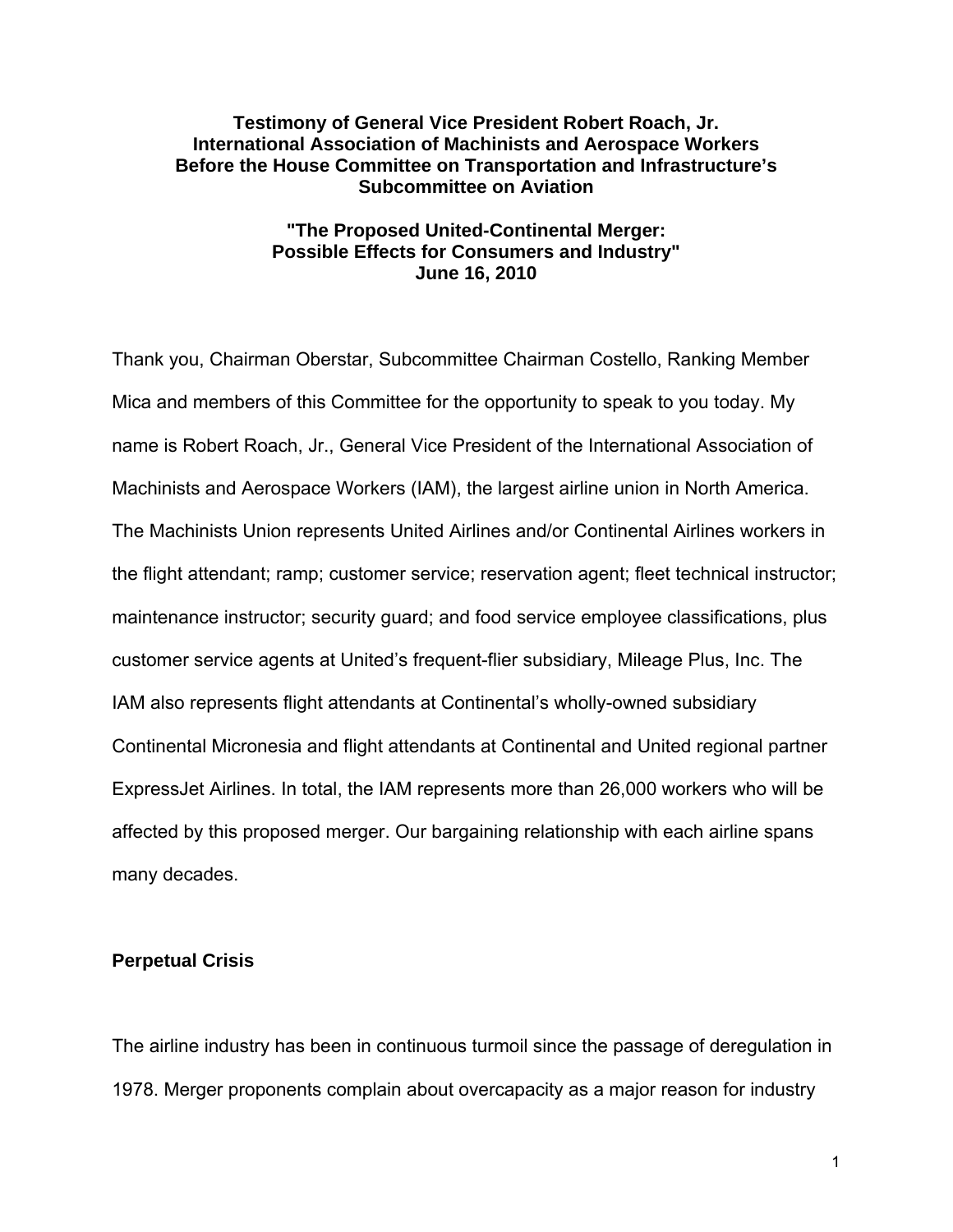consolidation, but mergers will not address overcapacity. Braniff, Eastern, Pan Am, TWA, Northwest Airlines, People Express, Aloha Airlines and others have all disappeared from the industry landscape, but the problem of overcapacity remains.

We cannot look at the United-Continental transaction in isolation. As the Delta-Northwest merger moves toward its completion, the United-Continental merger takes center stage. Waiting in the wings is a possible third merger, perhaps between US Airways and American Airlines, each a product of recent consolidation with America West and TWA, respectively. We agree with Chairman Oberstar when he wrote the Department of Justice stating, "This merger will move the country far down the path of an airline system dominated by three mega-carriers…If United and Continental merge, another domino in a chain of mergers will fall, and there will be strong pressure for further consolidation<sup>1</sup>." Does anyone really believe that having only a few major airlines in operation, each with immense market control and offering consumers fewer choices, will benefit the country? If one of these mega-carriers should fail, how would that impact the country?

The Machinists Union has serious concerns not only about the viability of a combined United/Continental carrier, but also for the long-term sustainability of each carrier independently. In fact, our concern is for the entire industry, and we do not believe mergers alone provide the answers. Congress has spent a considerable amount of time

<sup>1</sup> Chairman James Oberstar's letter to the Department of Justice, May 5, 2010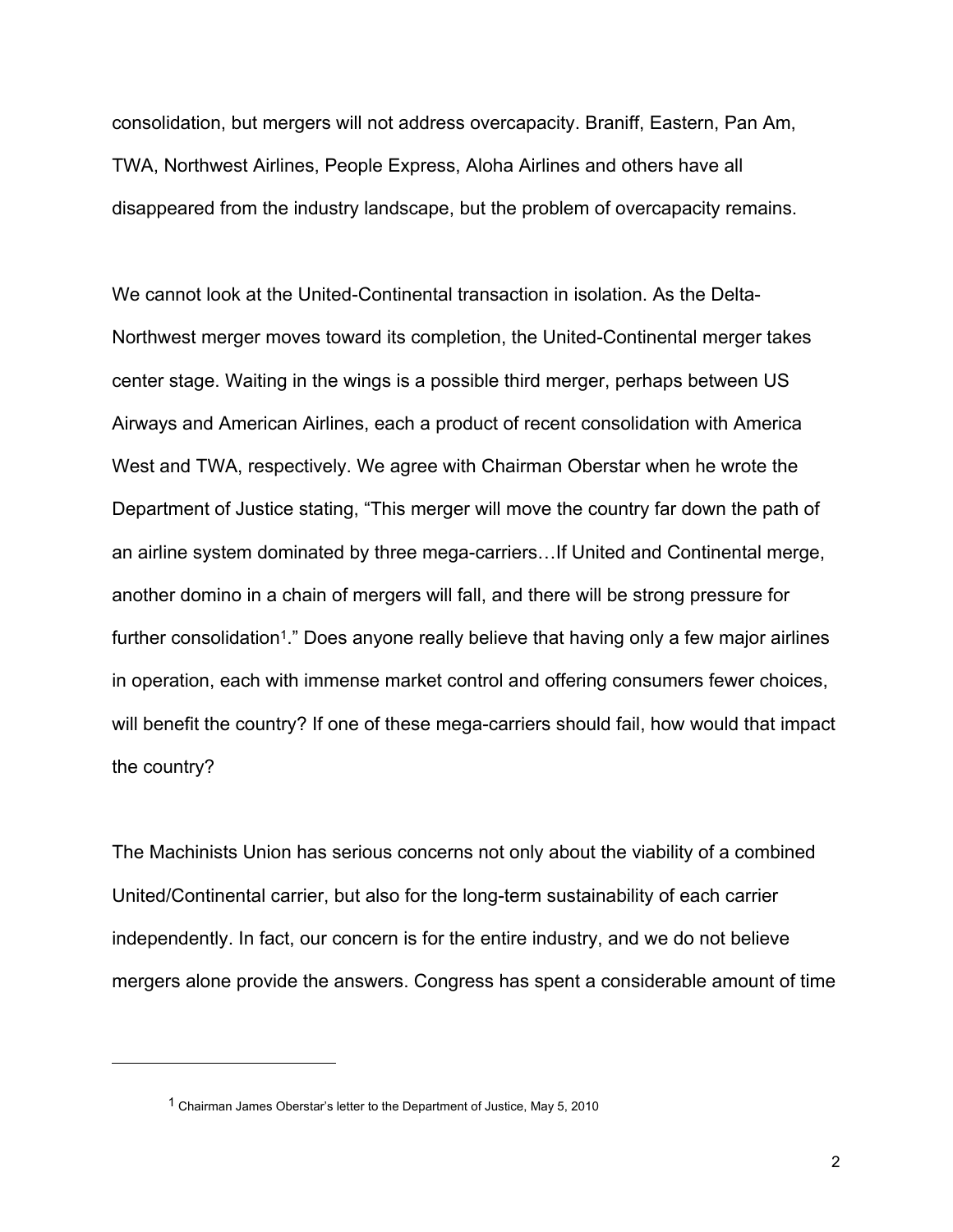debating the issue of entities that are too big to be allowed to fail. Our concern is we are creating airlines that are too big to succeed.

I am not advocating that we maintain the status quo in the airline industry. When there are problems, we must seek solutions. But perhaps we should take a step back and not rush to judgment or consolidation. It is time we seek a new vision for the future of air transportation in the United States.

It was clear to the Machinists Union in 1993 that deregulation had failed. The Clinton administration recognized the problems facing the air transportation industry and empanelled the National Commission to Ensure a Strong Competitive Airline Industry. One of my predecessors, IAM General Vice President John Peterpaul, served on the Commission. The Commissioners were charged with investigating and devising recommendations that would resolve the crisis in the industry and return it to financial health and stability.

The Committee essentially recommended no substantial regulatory changes and believed that market forces would stabilize the industry. The IAM's representative on the Commission was the only dissenter, arguing that deregulation destabilized the industry and government intervention was necessary.

This country needs the major airlines, or so-called legacy carriers. While low-cost carriers fill an important niche, the air transportation system would collapse without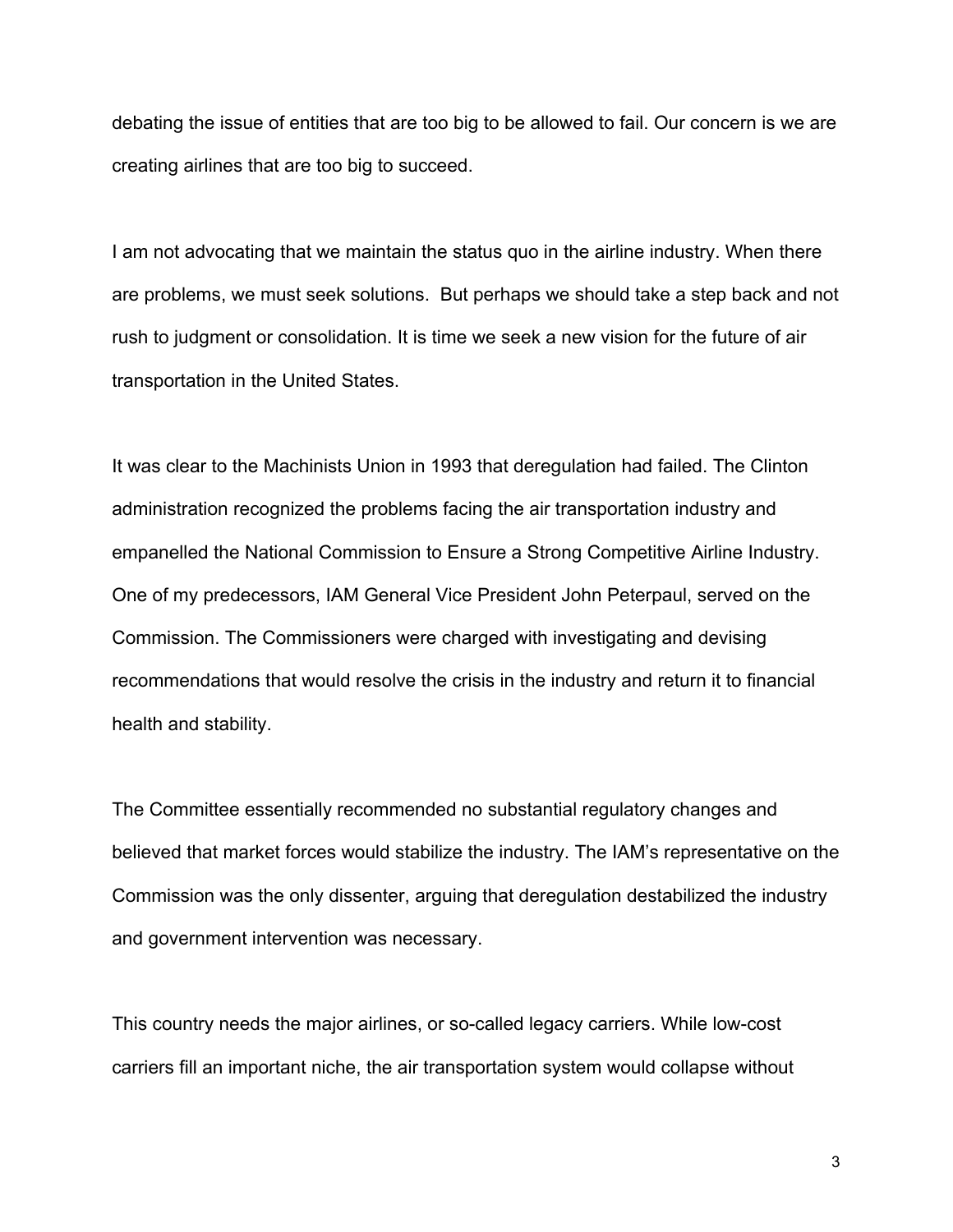traditional hub-and-spoke carriers. If you want to fly to Europe, Asia, South America or the Middle East you will be flying one of the legacy carriers, or another nation's airline. As John Peterpaul said, "Hubs serve as collection and distribution centers for air traffic, making it possible to serve many more communities than would be feasible with simple linear, point-to point service."2 It is a mistake to think that as legacy airlines merge and hubs are eliminated that start-ups or low-cost carriers are capable of filling the void.

The Machinists Union's assertion that deregulation had failed to deliver on its promises was ignored in 1993 in favor of supporting airline industry executives who advocated staying the course. Congress now has another chance to make effective changes to this industry.

United and US Airways' pension terminations alone have cost the Pension Benefit Guaranty Board (PBGC) \$10 billion and beneficiaries \$5 billion3. Inflation-adjusted salaries for airline employees have grown less than 5% since 19793. There have been 162 airline bankruptcy filings since 19784, with bankruptcies accelerating in the last decade, including the liquidations of Aloha Airlines, ATA and Midway Airlines. Since 1978, 150 low-cost carriers began operations, with less than a dozen still providing service today.<sup>4</sup> More than 100 communities have lost all commercial air service in the

 $\overline{a}$ 

<sup>2</sup> *Dissenting Opinion*, by Commissioner John Peterpaul to the Report of the National Commission to Ensure a Strong Competitive Airline Industry, August 19, 1993

<sup>3</sup>*Airline Deregulation*, United States Government Accountability Office Report GAO-06-630, June 2006

<sup>4</sup> *Flying Blind*, Dēmos, 2009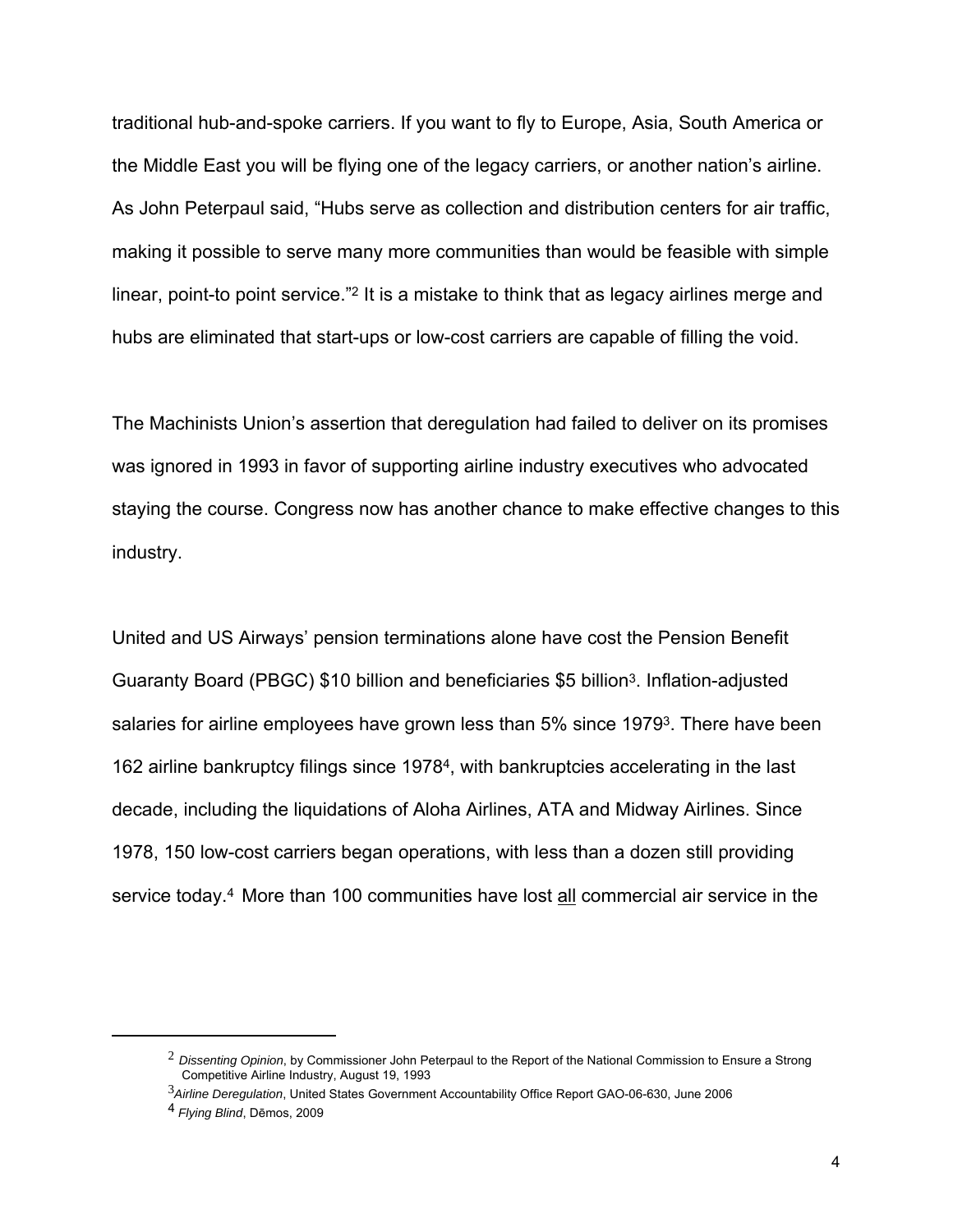last 10 years.4 The industry has lost more than \$60 billion in the last decade, and 163,000 industry jobs have disappeared since 2001. 5

The so-called low-cost airlines are not immune to the industry's problems and are also looking for additional consolidation to help them survive. For example, US Airways, which became a low-cost carrier after two bankruptcies and a merger with America West Airlines, is now aggressively seeking a merger partner. "Further down the road there's a high probability that US Airways will wind up merging with either United, Delta or American," said US Airways President Scott Kirby.6

Even Alfred Kahn, the major architect of deregulation, has said, "I must concede that the industry has demonstrated a more severe and chronic susceptibility to destructive competition than I, along with the other enthusiastic proponents of deregulation, was prepared to concede or predict." 7

This industry is crying out for limited re-regulation.

 $\overline{a}$ 

Deregulation in this industry – and others –has had disastrous effects. Left completely to their own devices, corporations put their profits first without regard to the impact it has on the nation.

 $<sup>5</sup>$  Testimony by ATA President and CEO Jim May Before House Appropriations Subcommittee on Transportation,</sup> Housing, Urban Development and Related Agencies on Aviation Stakeholder Priorities for Maintaining a Safe and Viable Aviation System, March 18, 2010

<sup>6</sup> *US Airways: Merger Probability Is High,* by Ted Reed, TheStreet.com, June 1, 2010 http://www.thestreet.com/story/10771279/1/us-airways-merger-probability-is-high.html

<sup>7</sup> *Change, Challenge, and Competition: A Review of the Airline Commission Report"*, by Alfred E. Kahn, 1993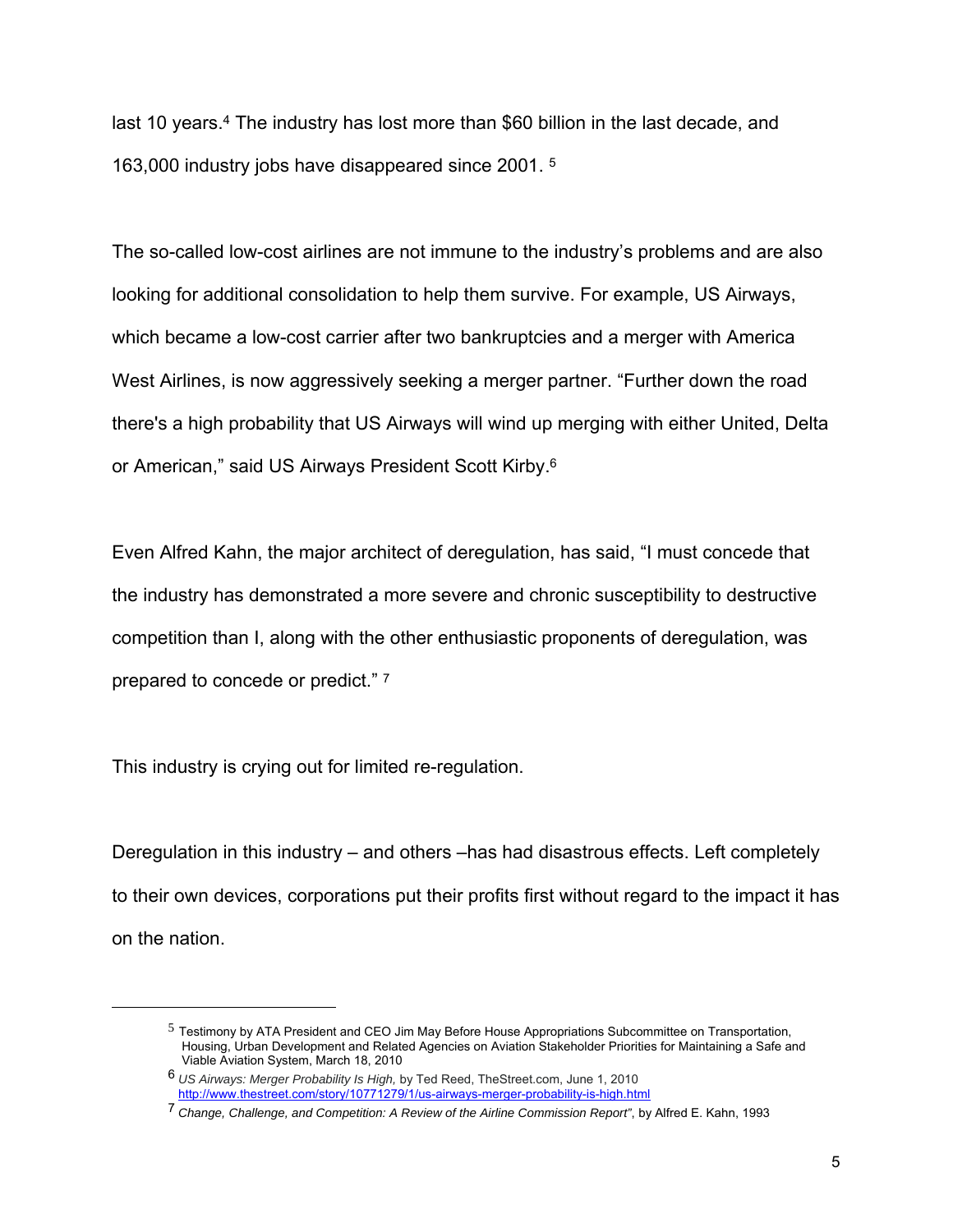The 2007 financial and housing meltdown was a result of unregulated corporate greed in the banking and mortgage industries. Instead of only traditional banks offering mortgages, non-banks were allowed to enter the mortgage market. Predatory lenders aggressively targeted unqualified borrowers. Investment banks sold mortgage packages to Wall Street – all largely unregulated. When the mortgages defaulted – because many should never have been made in the first place – Wall Street collapsed, and took the rest of the economy with it.

One only has to look at the news this evening to see the toxic results of energy industry deregulation suffocating our Gulf shores. Local fishing and tourism industries are being destroyed, not to mention the cataclysmic environmental impact. Oversight and enforcement of BP's operations were woefully inadequate, in spite of a decade of documented safety violations at BP locations across the United States. 8

Some industries are too critical to the United States to be allowed to regulate themselves. The airline industry needs to be stabilized because it drives \$1.4 trillion in economic activity and contributes \$692 billion per year to the Gross Domestic Product  $(GDP)$ .<sup>9</sup> It is too vital to the nation's commerce to be ignored, taken for granted or left to its own destructive ways.

 $\overline{a}$ 

<sup>8</sup>*Reports at BP Over Years Find History of Problems*, By Abrahm Lustgarten and Ryan Knutson. Washington Post, June 8, 2010

<sup>9</sup>*The World Airline Report*, Air Transport World, June 1, 2009 http://atwonline.com/eco-aviation/article/world-airline-report-0309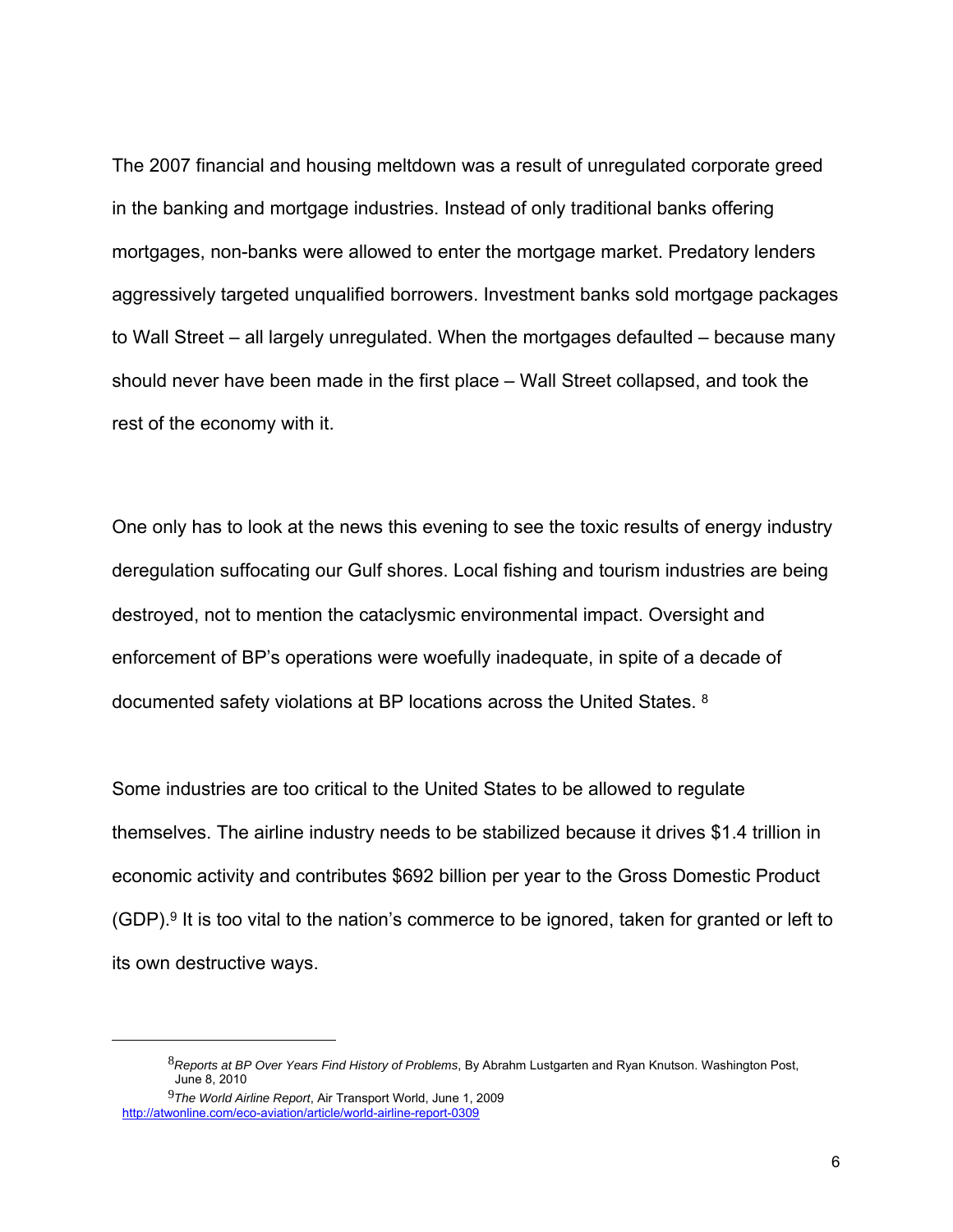Today, Congress is considering increased oversight of both the financial and oil industries to provide more regulation. Such action is necessary and long overdue, but it took catastrophes to prompt action. There have been three decades worth of evidence that airline deregulation has failed. At what point do we take another look at this beleaguered airline industry? We need to be forward-thinking before we are asked to bailout the airline industry – again.

It is clear that airline deregulation has failed to deliver on its promises of a stable and profitable industry, and staying the course will continue the industry's downward spiral. Airline bankruptcies will continue, more proud airlines will disappear, employees will continue to suffer and passengers will receive less service. Albert Einstein said, "Insanity is doing the same thing over and over again and expecting a different result." We can close our eyes and believe that repeating the same mistake for thirty years will eventually bring different results, or we can effect real change and have an efficient and competitive air transportation industry.

I do not propose a complete return to the days of the Civil Aeronautics Board and complete re-regulation, but some additional form of government involvement is necessary.

Although I do not agree with everything former American Airlines CEO Robert Crandall says about the airline industry, I share his opinion that, "market–based approaches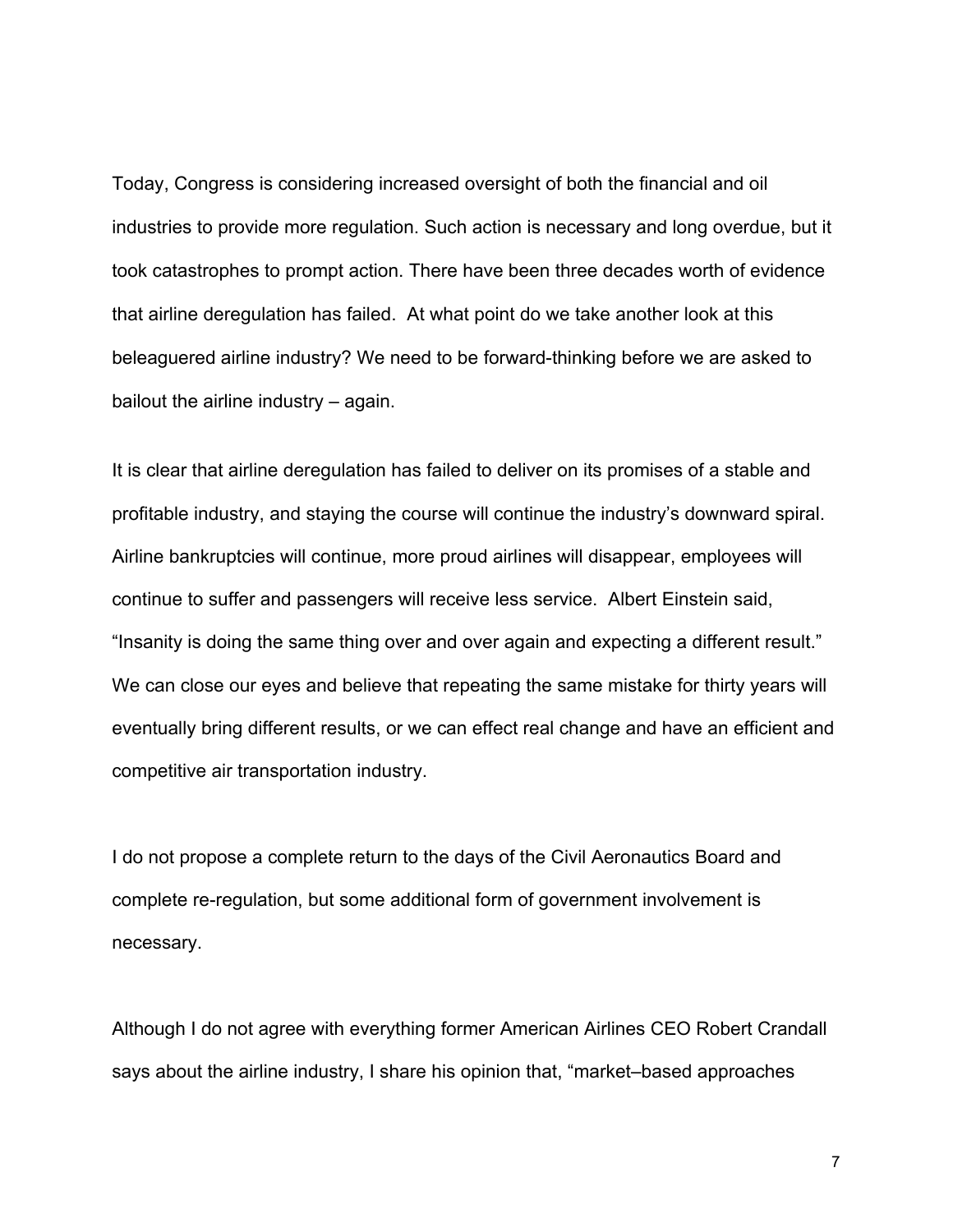alone have not and will not produce the aviation system our country needs" and that "some form of government intervention is required."10

The IAM believes fares need to be regulated. We must have fare minimums, because if an airline is allowed to charge less for a ticket than it costs to provide the service, we will have more airline bankruptcies and further consolidation until we have only a single airline left in the United States.

Airline business plans today focus on lowering standards, eliminating services and reducing ticket prices to the bone to put competitors out of business, making a profitable industry impossible. The GAO estimates that median ticket prices have dropped nearly 40% since 1980, although the costs of aircraft, airport leases and fuel have increased dramatically.11 Employees have been subsidizing the low ticket prices. No business can survive if they sell their product for less than what it costs to deliver their goods.

The long-term cost of under pricing tickets is too extreme. Pan Am, TWA, Eastern, Northwest and Aloha Airlines all survived for more than half a century, but could not endure the insanity of cutting prices to eliminate the competition.

 $\overline{a}$ 

<sup>10</sup> *Charge More, Merge Less, Fly Better,* by Robert Crandall, The New York Times OP-ED, April 21, 2008

<sup>11</sup> *Airline Deregulation*, United States Government Accountability Office Report GAO-06-630, June 2006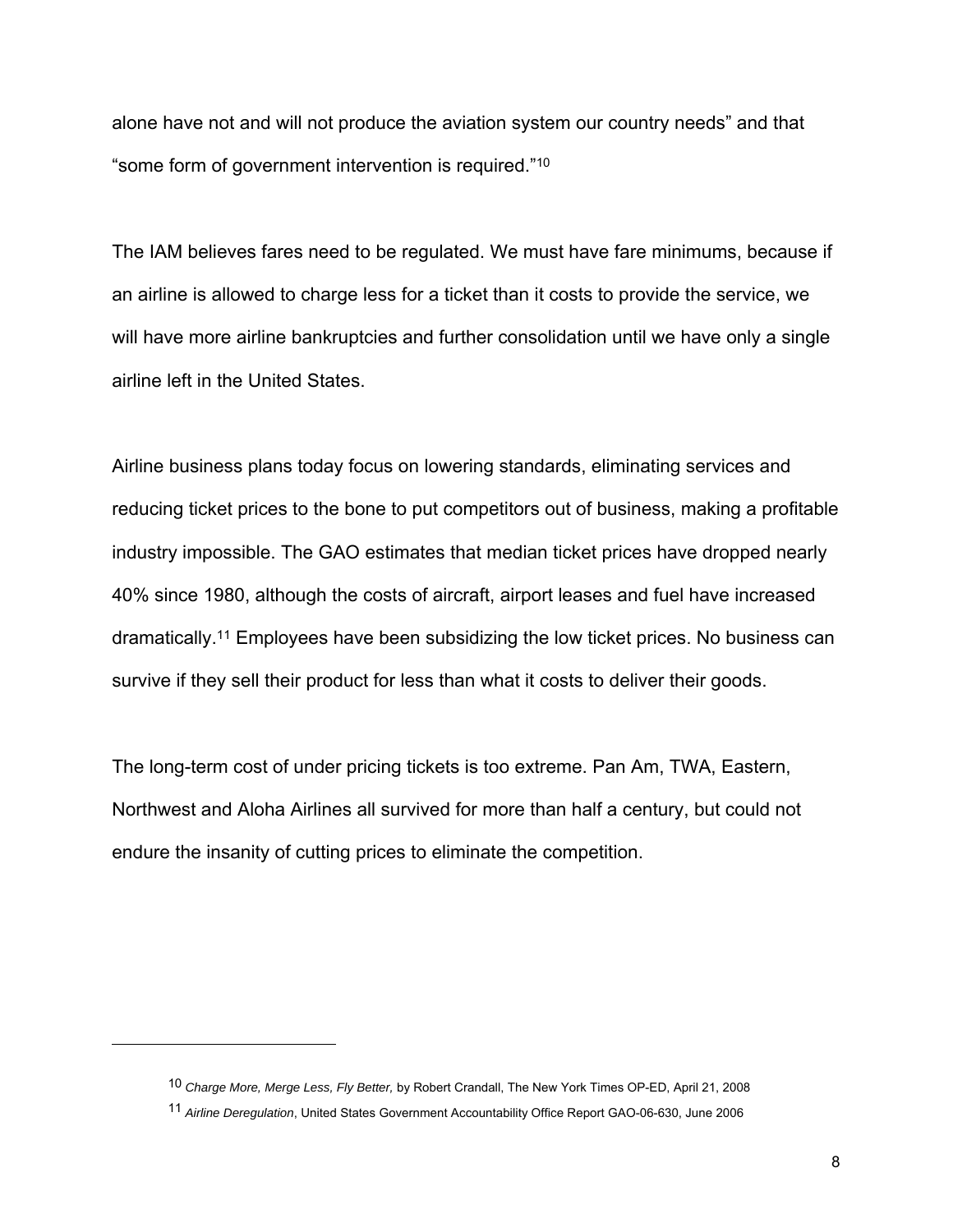#### **Merger Scrutiny**

 $\overline{a}$ 

Although we have met with United and Continental both separately and jointly, information has been slow in coming. The Machinists Union and our 26,000 members at the two airlines do not have enough details about the merger's impact on employees to determine if this merger would be in their best interests. The carriers admit that many of our most important issues, such as pensions, workforce integration, union representation, prevailing wages and working conditions will largely remain unresolved until after the Department of Justice rules on the merger. To the carriers' credit, they have agreed to a communication system through which we can obtain the information to address employee concerns, but that does not answer our questions today.

United Airlines has \$8.5 billion in long-term debt<sup>12</sup>, and Continental has \$5.3 billion in long-term debt<sup>13</sup> – and they are considered healthy by industry standards. The merged entity would start out \$13.8 billion in debt. What is their business plan to deal with the debt structure?

Merging airlines is much more difficult than just painting planes and combining websites. American Airlines' 2001 acquisition of TWA's assets resulted in tremendous job loss, employee integration problems and the closing of a hub in St. Louis, Missouri. The America West-US Airways merger cost the city of Pittsburgh, Pennsylvania its hub, and employee integration problems for some classifications persist five years after the

<sup>12</sup>Continental Airlines 10-K filing with the Securities and Exchange Commission, filed 2/17/10.

<sup>13</sup> United Airlines 10-K filing with the Securities and Exchange Commission, filed 2/26/2010.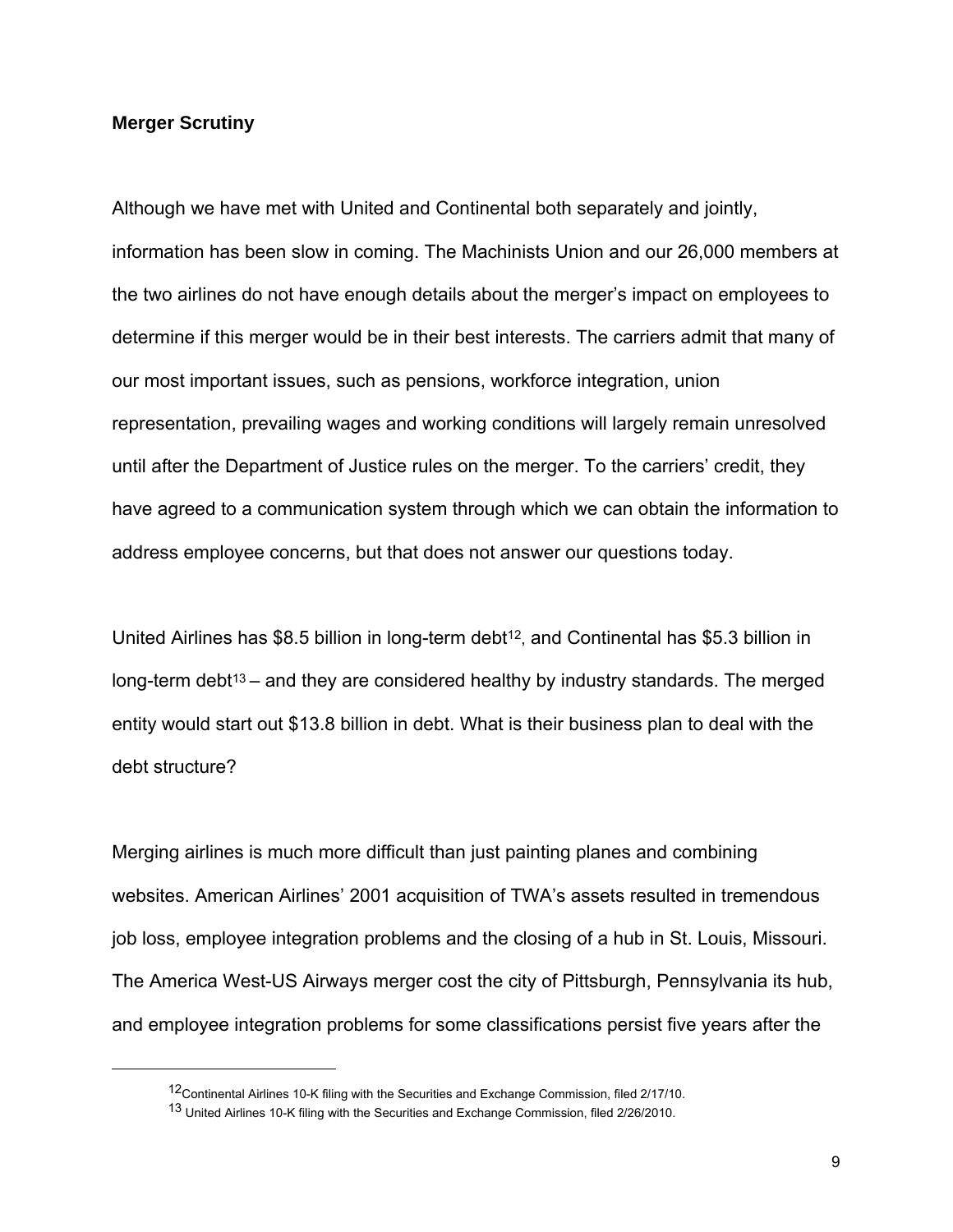merger. The 2008 Delta-Northwest merger is still far from being completed and managements' promises to preserve all front-line jobs in the merger were quickly broken.

With tens of thousands of employees from two different corporate cultures involved, jobs are inevitably lost in mergers and integrating employees groups is never as smooth as management claims. As with any service industry, employees upset with management provide an inferior product. How employees are treated in this merger will ultimately determine its fate. Southwest Airlines founder Herb Kelleher has said, "Happy and pleased employees take care of the customers. And happy customers take care of shareholders by coming back.<sup>14"</sup> An airline merger that does not take employees into consideration has the potential to take two viable carriers and create a combined airline destined to fail.

#### **Airline Alliances**

1

Several years ago, the IAM raised concerns with respect to airline alliances. In our opinion, these alliances served as a potential mechanism for allowing airlines a path around antitrust laws. Unfortunately, our concerns have been substantiated. In some cases, they have served as the foundation for airlines to consolidate their operations. Time and time again, consolidations are announced only after both airlines have operated in the same airline alliance structure.

<sup>14</sup> *From the Corner Office* - *Herb Kelleher*, by Mary Vinnedge, Retrieved from success.com on May 26, 2010, http://www.successmagazine.com/From-the-Corner-Office-Herb-Kelleher/PARAMS/article/390/channel/19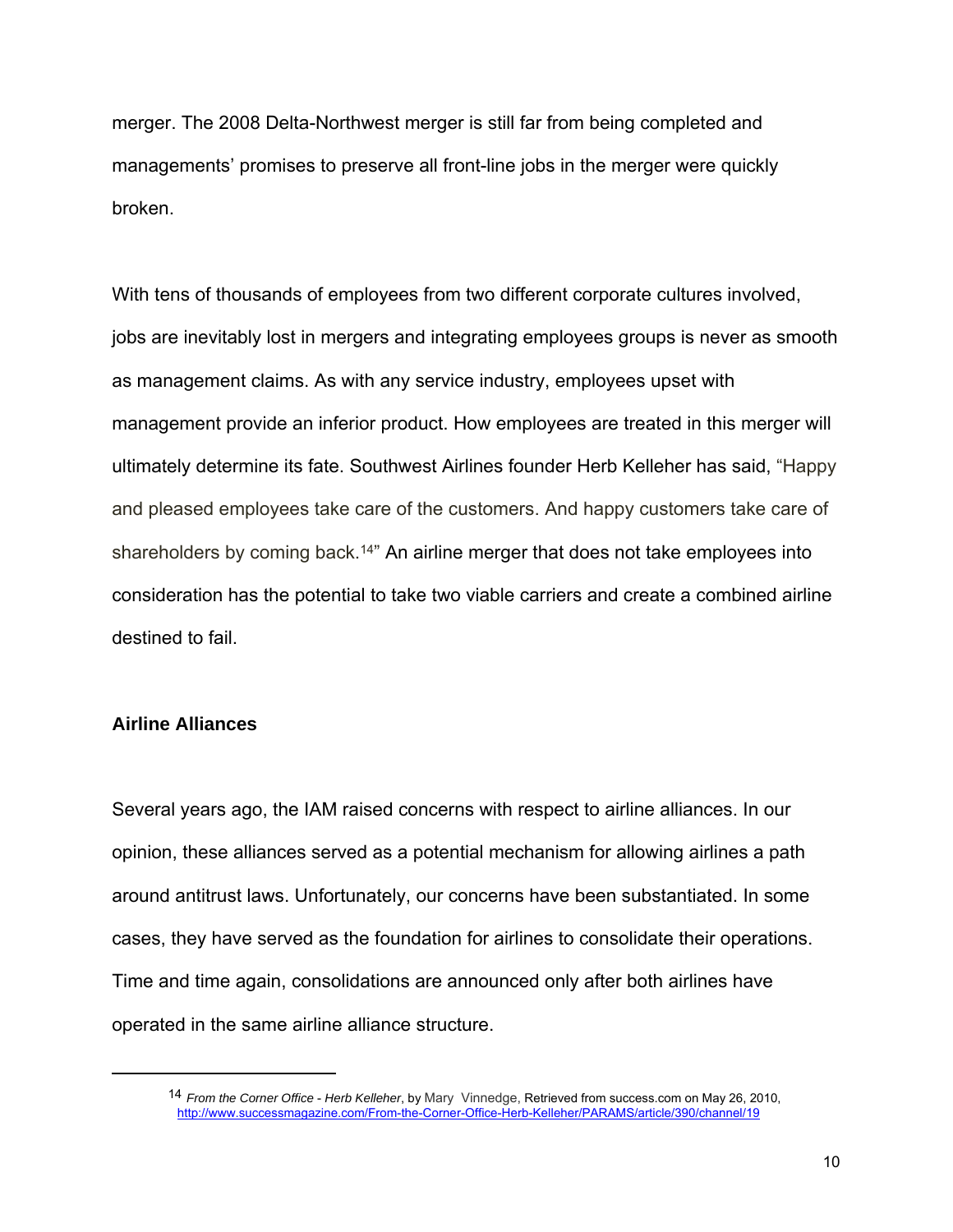Continental and United Airlines represent the latest consolidation of airlines in the same alliance. Continental's membership in the Star Alliance essentially started a merger on the installment plan. Given the prevalence of alliances here at home, what will alliances ultimately mean for the traveling public, particularly if they lead to further consolidation and route frequencies are cut, if not altogether abandoned?

The implications for worldwide air travel are even more profound, particularly for U.S. consumers. Given the rapid acceleration of outsourcing of most job classifications, will alliances result in the outsourcing of most domestic work on carriers to workers at airlines in other countries? We have already seen thousands of U.S. aviation jobs shifted to countries like China, Singapore, and the Philippines as U.S. air carriers outsource call centers and maintenance work. Given the lack of proper oversight by the FAA, as well as inadequate quality control mechanisms, this development should raise alarms for any policymaker that sees domestic job security and consumer interests a priority.

### **Consumer Impact**

The combined United/Continental airline would have nine U.S. hubs, more than any other airline. The combined airline will have hubs at Dulles Airport in Virginia and Newark, New Jersey – 215 miles apart. Its hubs in Cleveland and Chicago would be just 307 miles from each other. Will the merged carrier have any choice but to eliminate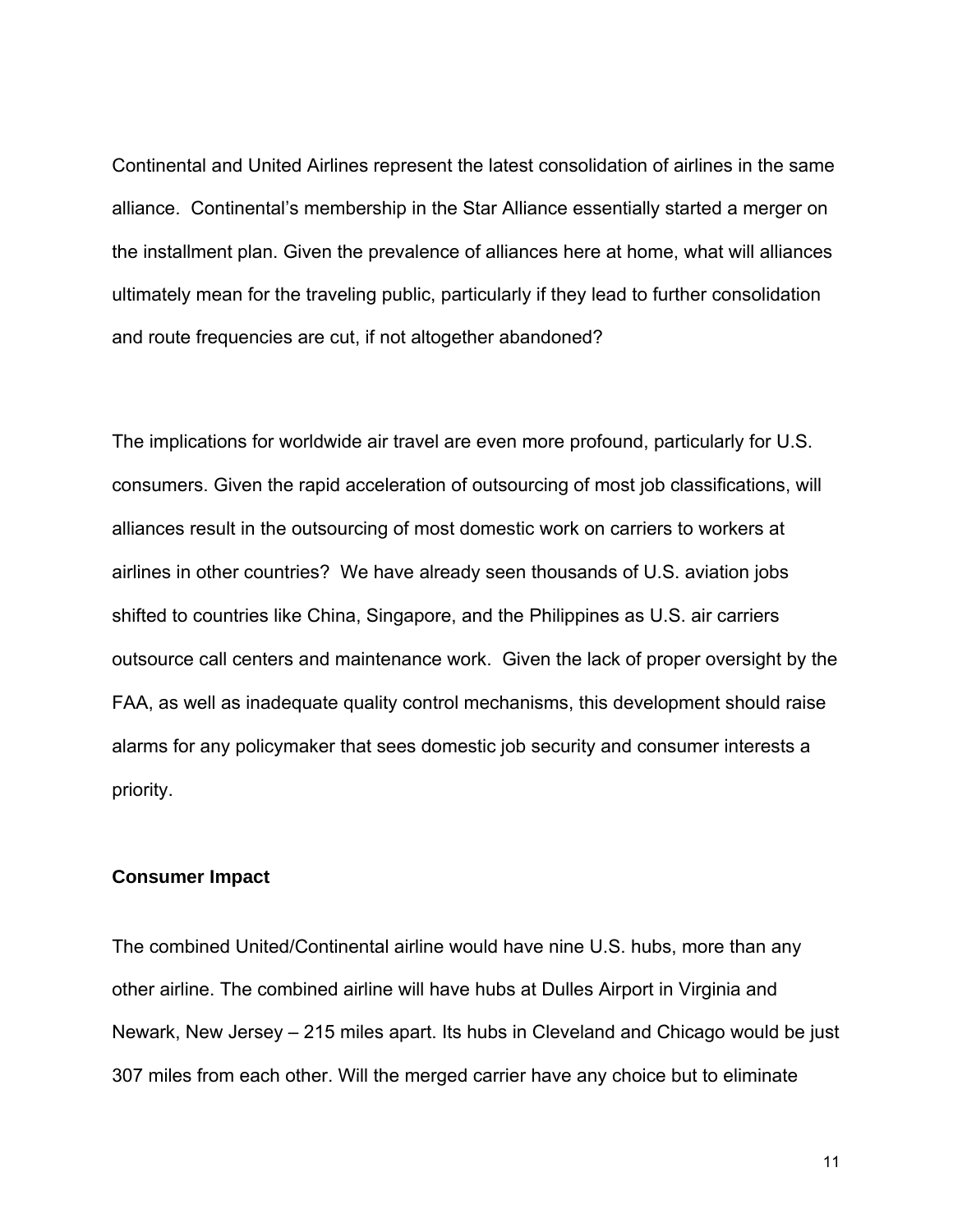hubs in order to avoid competing with itself? Closing hubs initiates a cascade of job loss that begins with airline employees and continues throughout the community to firms that provide services to the airline.

Airline mergers result in service frequency being reduced and competition being eliminated – both are bad for consumers. We have to ask ourselves if the merging of these carriers and wholesale reshaping of the industry will destroy competition and harm consumers on routes throughout the United States.

As details about the combined carriers' business plan emerge, it must be closely scrutinized to determine if a merger will result in a successful entity or not. We ask Congress to help us determine if this transaction will be good for employees and consumers.

### **Pensions**

The Machinists Union is concerned that employees could lose defined benefit pension plans as a result of the merger. Continental ramp service, stock clerks and public contact employees all participate in a Continental company-sponsored single-employer defined benefit pension plan, while their IAM-represented counterparts at United participate in the multi-employer IAM National Pension Plan (NPP). Continental's IAMrepresented flight attendants also participate in one of Continental's defined benefit pension plans and have negotiated the IAM NPP as a contingency plan. United flight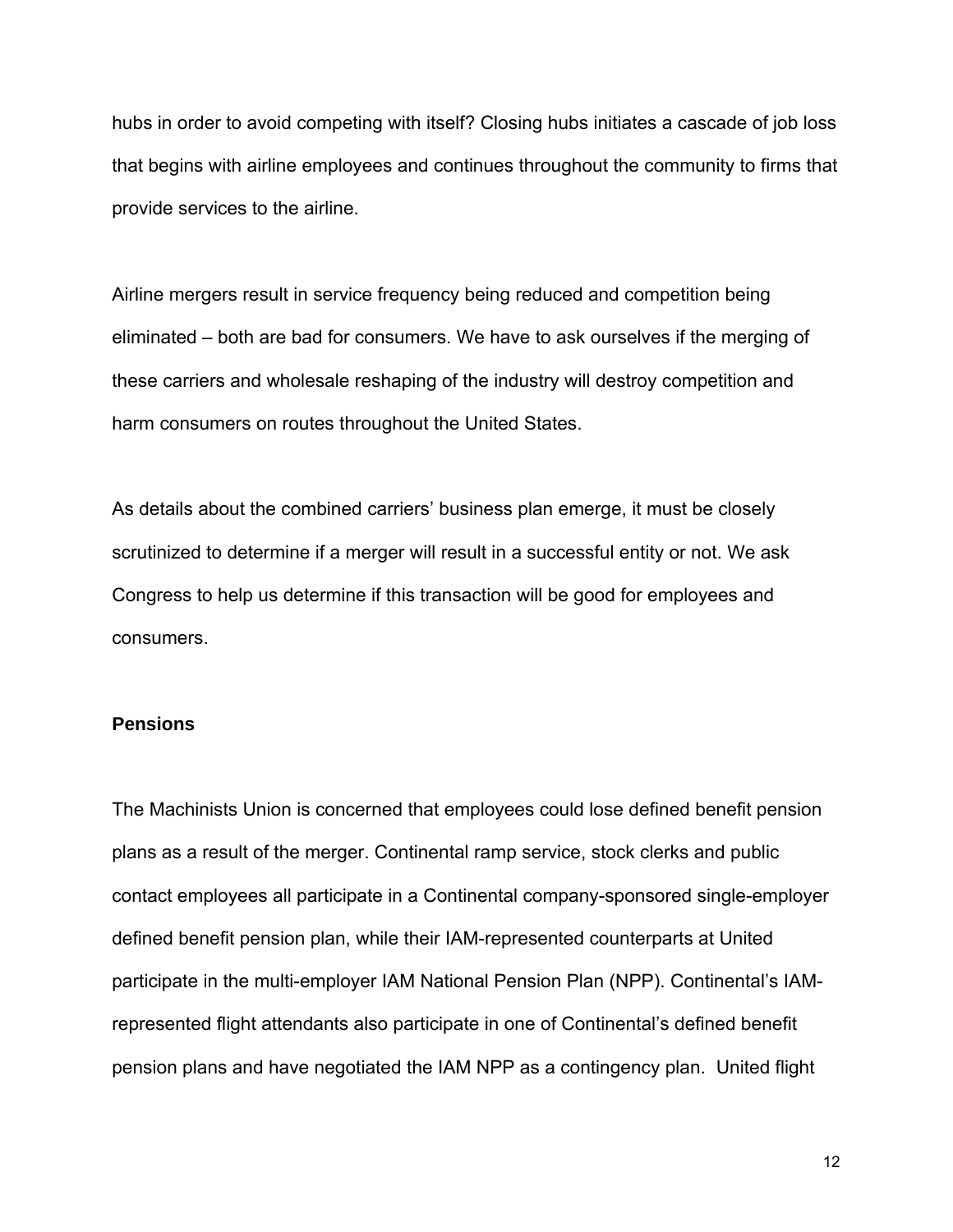attendants do not currently have a defined benefit pension plan, and the Pension Benefit Guaranty Corporation (PBGC) has prohibited United from sponsoring a singleemployer pension plan.

The IAM believes that all employees deserve defined benefit pension plans. The carriers acknowledged that harmonizing pensions would be a complex issue, and although they have given it much thought, they did not know how it would be resolved.

In spite of United abandoning its pension obligations in bankruptcy, the IAM fought hard and ensured our members would have a replacement defined benefit plan. Just as we did in United's bankruptcy, the IAM will not allow our members' retirement security to become a causality of this merger.

# **Collective Bargaining**

The Machinists Union is currently in contract negotiations for all eight classifications where we have members at the two carriers - seven at United plus Continental flight attendants. United negotiations have been ongoing for more than a year, and bargaining with Continental began late in 2009.

Regulatory and shareholder approval are far from certain at this point, and the Machinists Union is committed to negotiating new agreements to cover our members at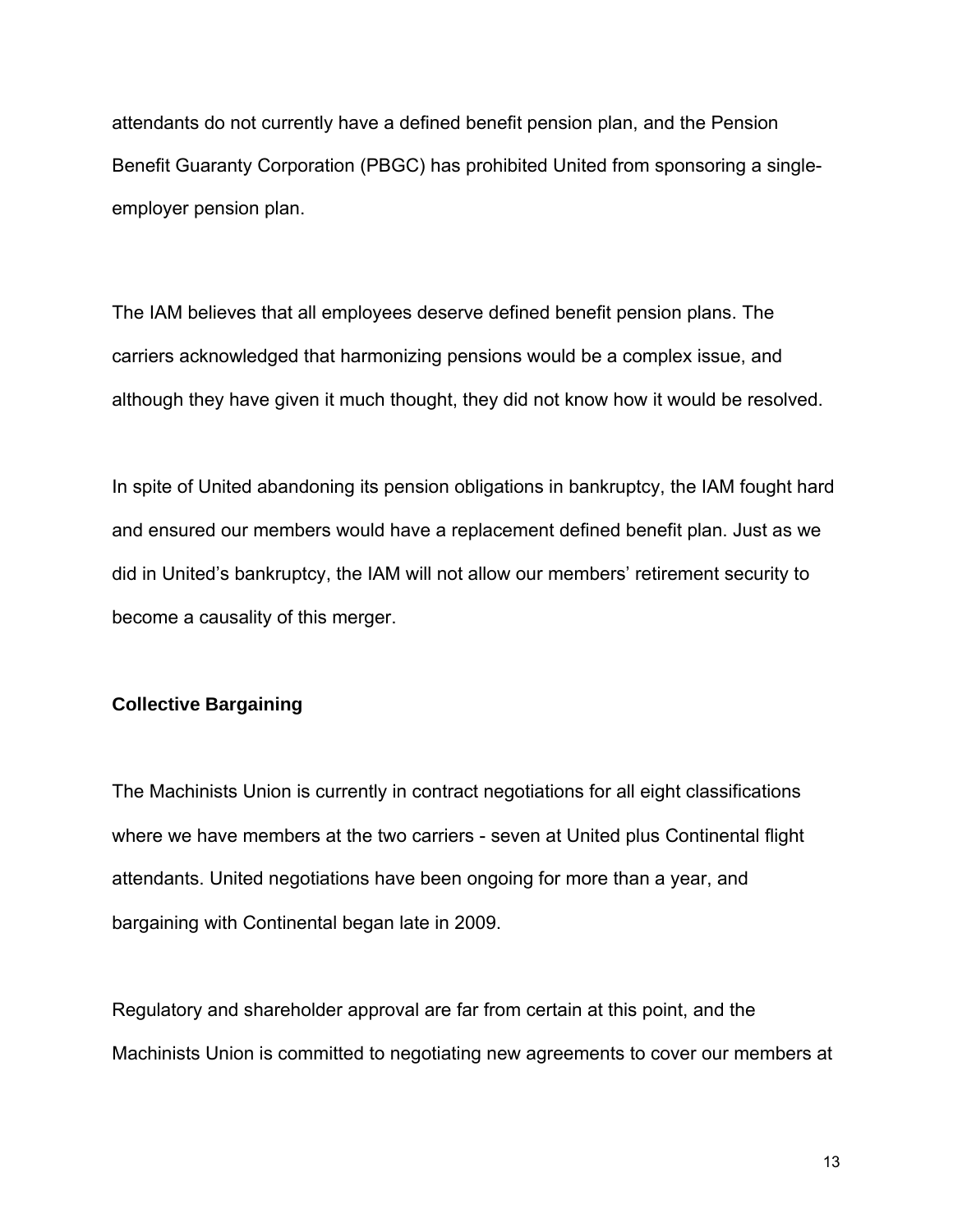each airline. It is premature for anyone to talk about combining the carriers' employees, and each airline must recognize their responsibility to continue bargaining in good faith.

## **Seniority**

Seniority integration is always a major concern in mergers. Although airlines often promise fair and equitable integration of seniority, fair and equitable is a very subjective term and should not be left up to the carriers to decide. Some past mergers have resulted in employees losing decades of seniority – I am one of them. My seniority date was changed from 1975 to 2001 after American Airlines purchased TWA's assets in bankruptcy.

Continental Airlines is the product of many past mergers in the wake of deregulation, and in some cases seniority was integrated unilaterally by the then Frank Lorenzo-led carrier. The Machinists will ensure seniority is protected in this merger, but again, this is an issue to be addressed after representation issues are resolved. At the IAM's insistence, both airlines have agreed not to engage in workgroup integration discussions until representation issues are resolved.

### **History of Sacrifice**

United Airlines employees have suffered greatly through the carrier's bankruptcy, the longest and most expensive airline bankruptcy in history.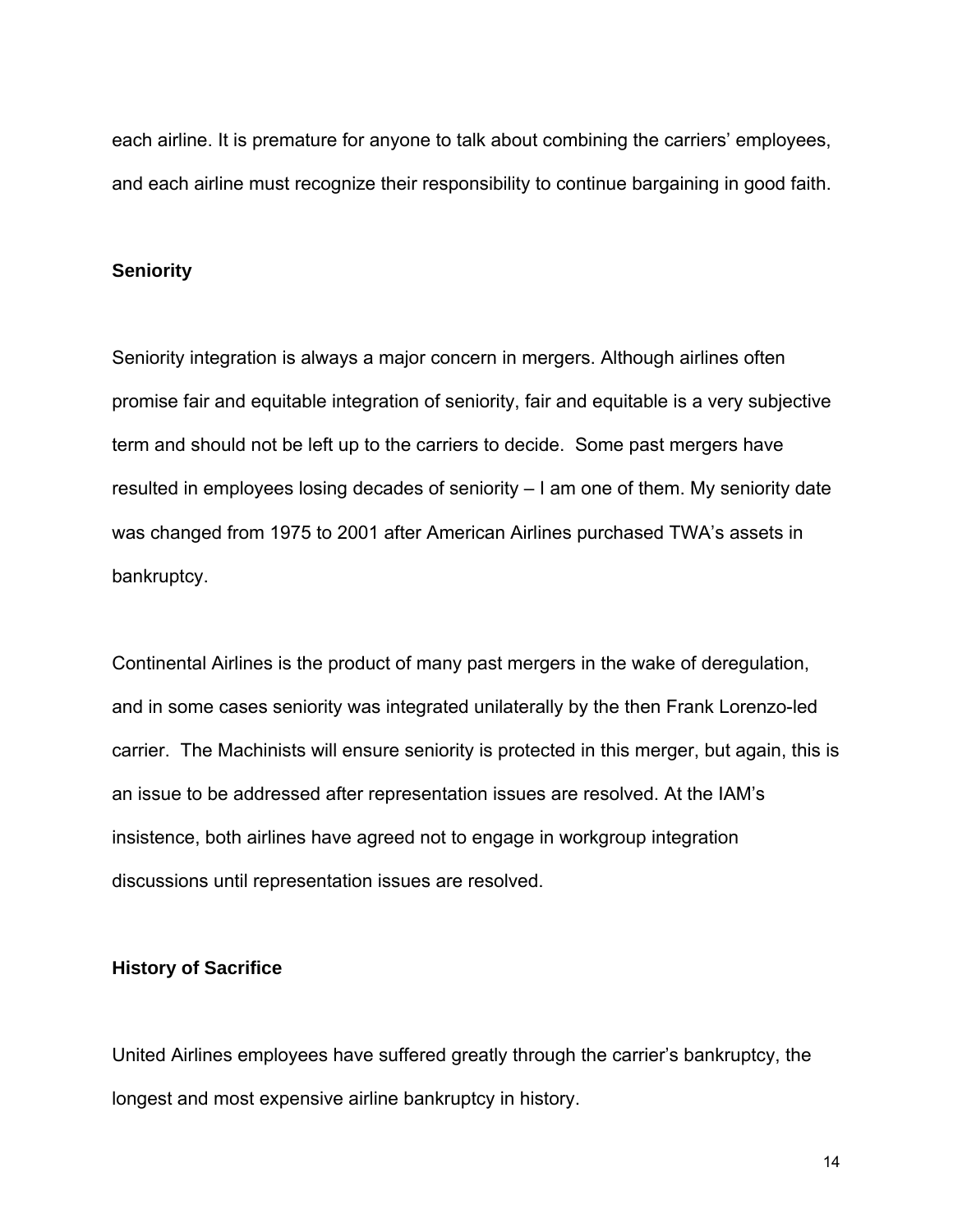Immediately after its Chapter 11 filing, United Airlines asked a bankruptcy judge to impose 14% "emergency" pay cuts on IAM members. More long-term cuts in pay and benefits cost IAM members \$460 million a year (or \$2.644 billion over the life of the agreement). United then took steps to cut health benefits for existing retirees and filed a motion in court to ask a judge to impose further cuts if agreements could not be reached with the retirees' representatives

In the summer of 2004 United ceased funding its pension plans, the first in a series of steps which ultimately led to the termination of its company-sponsored pension plans.

In January 2005, United once again sought and received "emergency" pay cuts from the bankruptcy court - this time it was 11%. Six months later IAM members gave up another \$176 million a year to save United. Savings attributable to the termination of IAM member's pensions saved United an additional \$217 million a year.

In total, IAM members were forced to sacrifice more than \$4.6 billion for United Airlines. United employees have been subsidizing the airline since 2003, and each day without a new contract that sacrifice continues.

Continental Airlines' employees also sacrificed more the \$500 million a year to keep their airline out of bankruptcy during their last round of collective bargaining.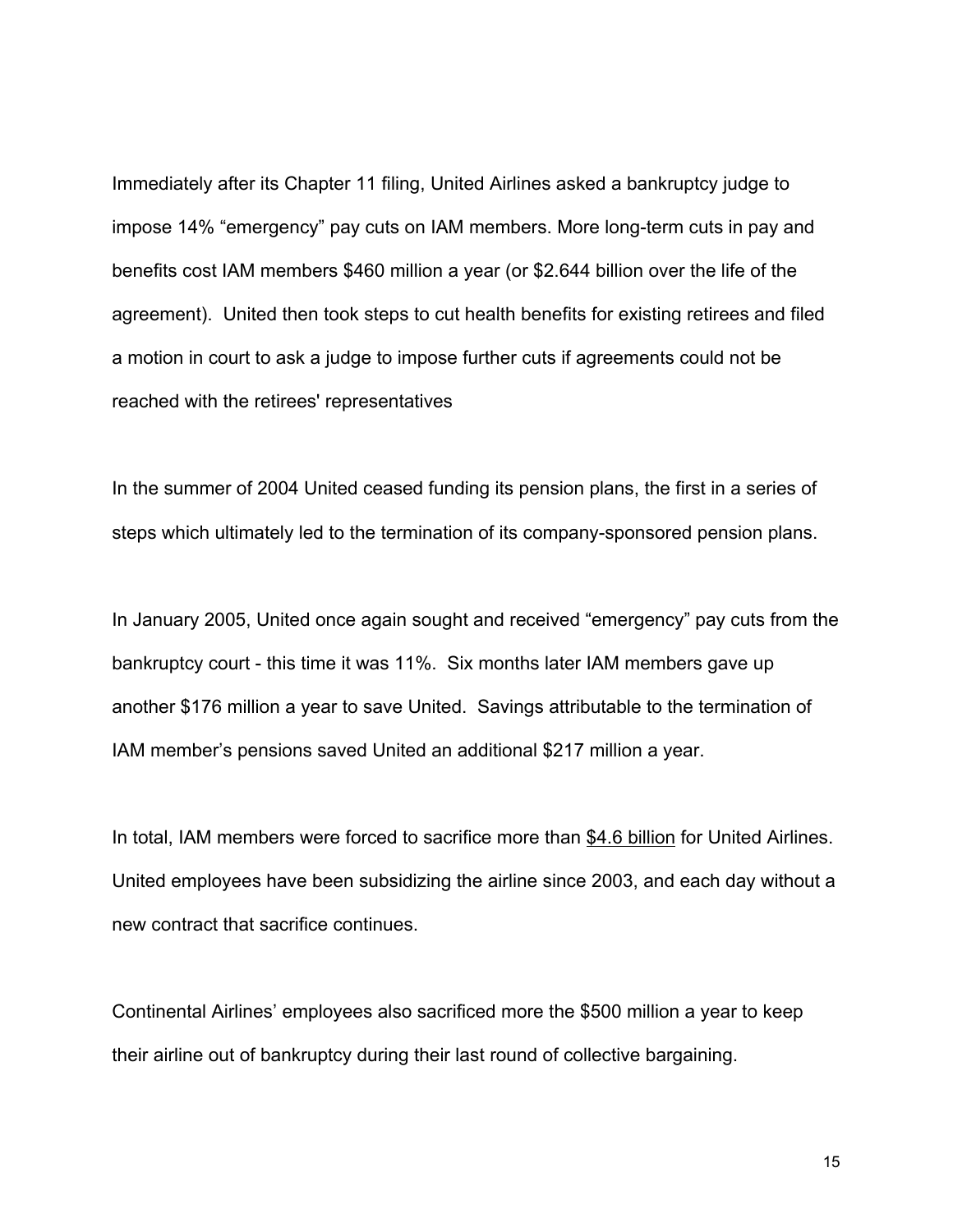So, employees have the right to question the motives behind this merger and fear they would be forced to subsidize it.

### **Conclusion**

The business plan for the proposed airline must receive close scrutiny. The IAM is concerned that the new entity may be too big to succeed without some form of industry re-regulation, and failure of such a large entity could be disastrous to employees, the industry and the general economy.

As this merger proposal moves forward, the Machinists Union asks regulators to take the merger's impact on employees into consideration. A combined carrier must offer employees more stability and opportunity than are available at the two independent airlines. The merger cannot be at the expense of workers who have already sacrificed to keep their airlines aloft. United and Continental employees did not accept job cuts and wages and benefit changes when their employers restructured just to lose out again in a merger.

The Machinists Union believes that airline mergers should have conditions, including requirements that protect employees, consumers and taxpayers – all of whom have been hurt by this unregulated industry. Employees must have their jobs, wages, benefits and pensions protected. If the architects of a merger can guarantee themselves bonuses and lucrative severance packages, then they can do the same for front-line